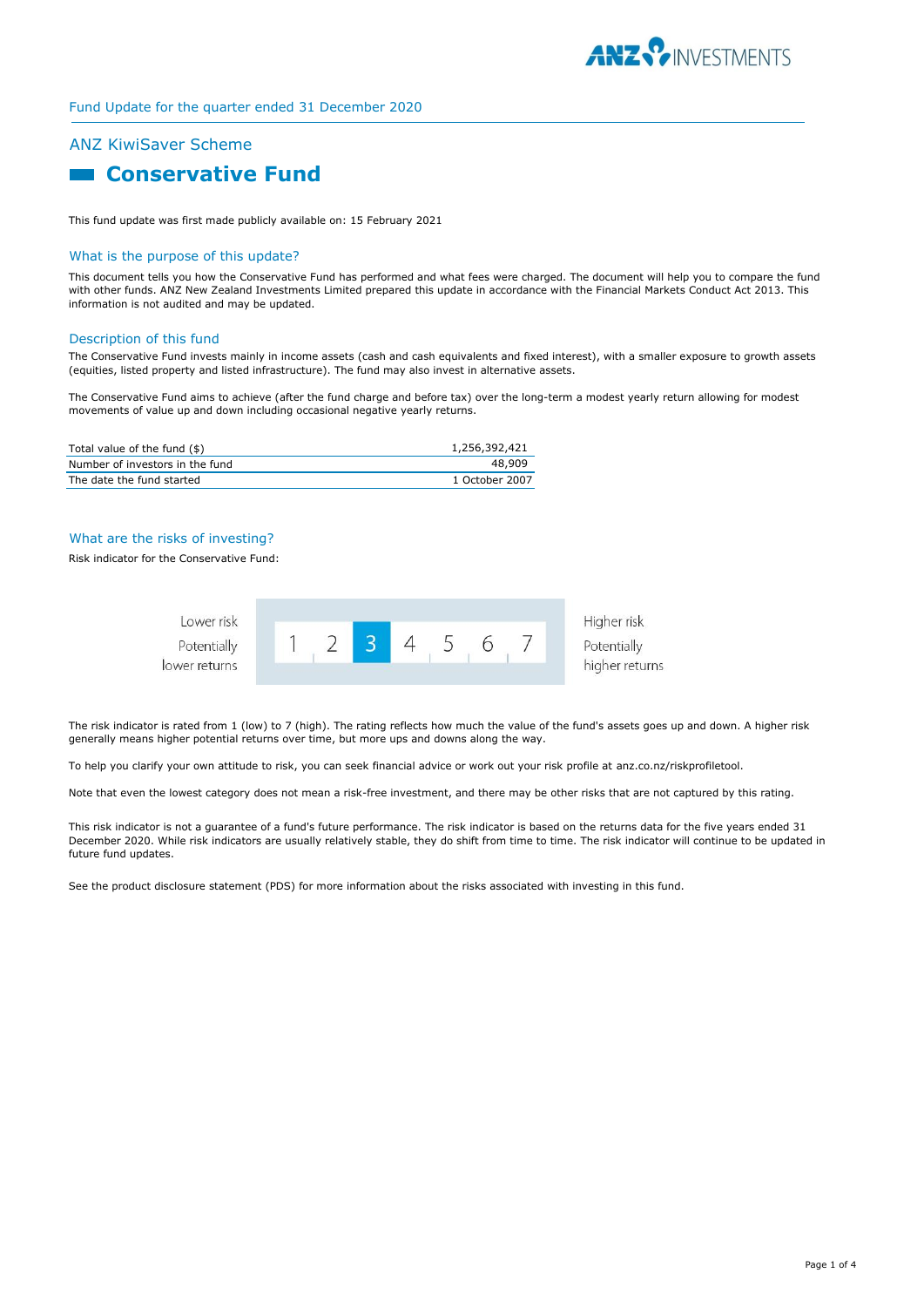## How has the fund performed?

|                                               | Average over past<br>five years | Past year |  |
|-----------------------------------------------|---------------------------------|-----------|--|
| Annual return                                 |                                 |           |  |
| (after deductions for charges and tax)        | 4.11%                           | 5.60%     |  |
| Annual return                                 |                                 |           |  |
| (after deductions for charges but before tax) | 5.23%                           | 7.41%     |  |
| Market index annual return                    |                                 |           |  |
| (reflects no deduction for charges and tax)   | 5.75%                           | 5.93%     |  |

The market index annual return is calculated using the target investment mix and the indices of each asset class. The composition of the market index for this fund changed on 15 October 2020 due to a change in the underlying index for the New Zealand fixed interest asset class.

Additional information about the market index is available in the statement of investment policy and objectives on the offer register at www.discloseregister.companiesoffice.govt.nz.



## **Annual return graph**

This shows the return after fund charges and tax for each of the last 10 years ending 31 March. The last bar shows the average annual return for the last 10 years, up to 31 December 2020.

**Important:** This does not tell you how the fund will perform in the future.

Returns in this update are after tax at the highest prescribed investor rate (PIR) of tax for an individual New Zealand resident. Your tax may be lower.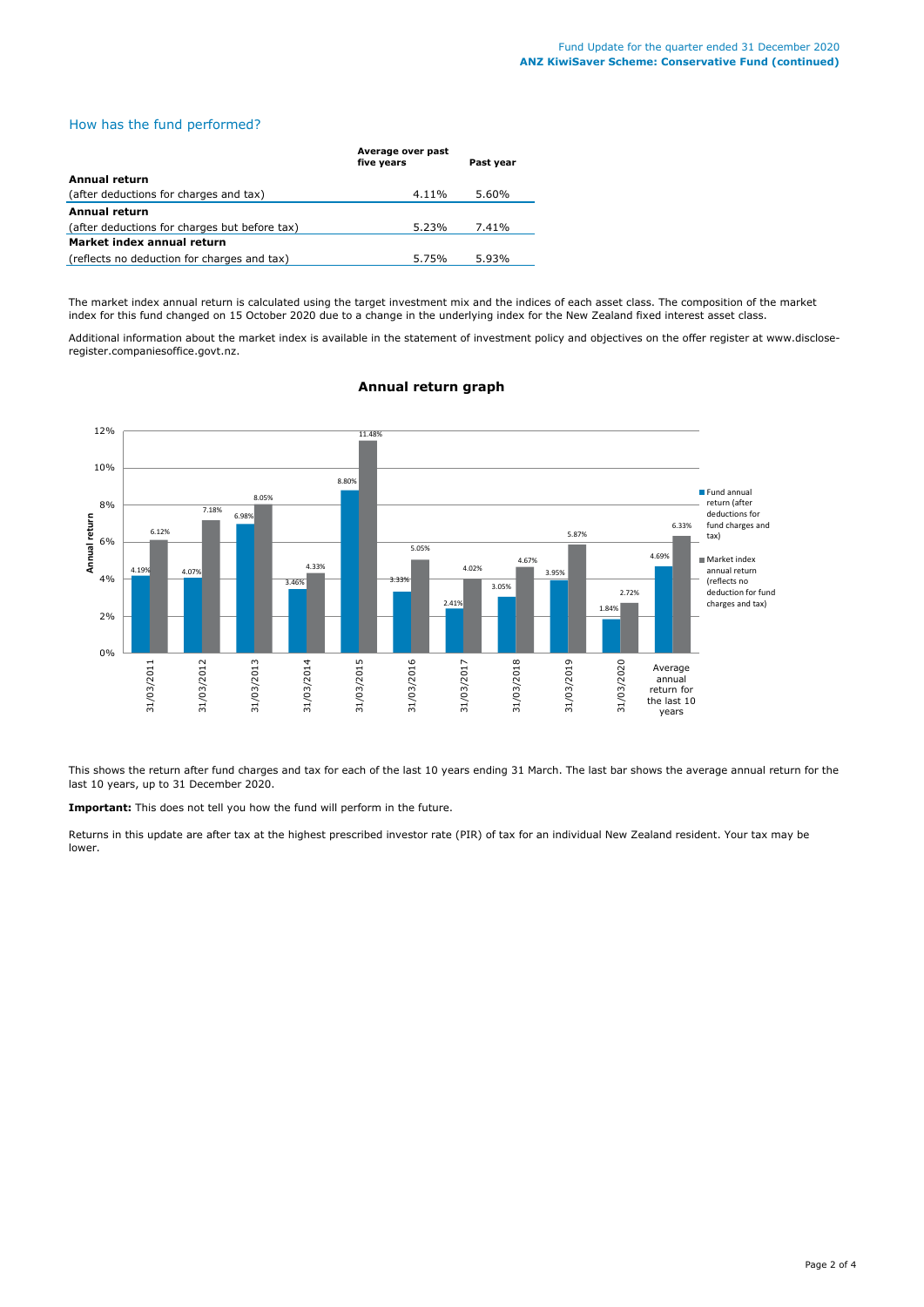## What fees are investors charged?

Investors in the Conservative Fund are charged fund charges. In the year to 31 March 2020 these were:

|                                             | % of net asset value          |
|---------------------------------------------|-------------------------------|
| Total fund charges <sup>1*</sup>            | 0.85%                         |
| Which are made up of:                       |                               |
| Total management and administration charges | 0.85%                         |
| Including:                                  |                               |
| Manager's basic fee                         | 0.80%                         |
| Other management and administration charges | 0.05%                         |
| <b>Total performance based fees</b>         | $0.00\%$                      |
|                                             | Dollar amount per<br>investor |
| <b>Other charges</b>                        |                               |
| Membership fee <sup>2</sup>                 | \$18                          |

\* The manager expects that the fund charges for the next scheme year will be different from the fund charges disclosed in this fund update because the manager's basic fee was reduced on 28 June 2019 from 0.85% to 0.78% per year.

Investors are not currently charged individual action fees for specific actions or decisions (for example, for withdrawing from or switching funds). See the PDS for more information about Scheme fees.

Small differences in fees and charges can have a big impact on your investment over the long term.

#### Example of how this applies to an investor

Sarah had \$10,000 in the fund at the start of the year and did not make any further contributions. At the end of the year, Sarah received a return after fund charges were deducted of \$560 (that is 5.60% of her inital \$10,000). Sarah also paid \$18 in other charges. This gives Sarah a total gain after tax of \$542 for the year.

## What does the fund invest in?

## **Actual investment mix<sup>3</sup> Target investment mix<sup>3</sup>**